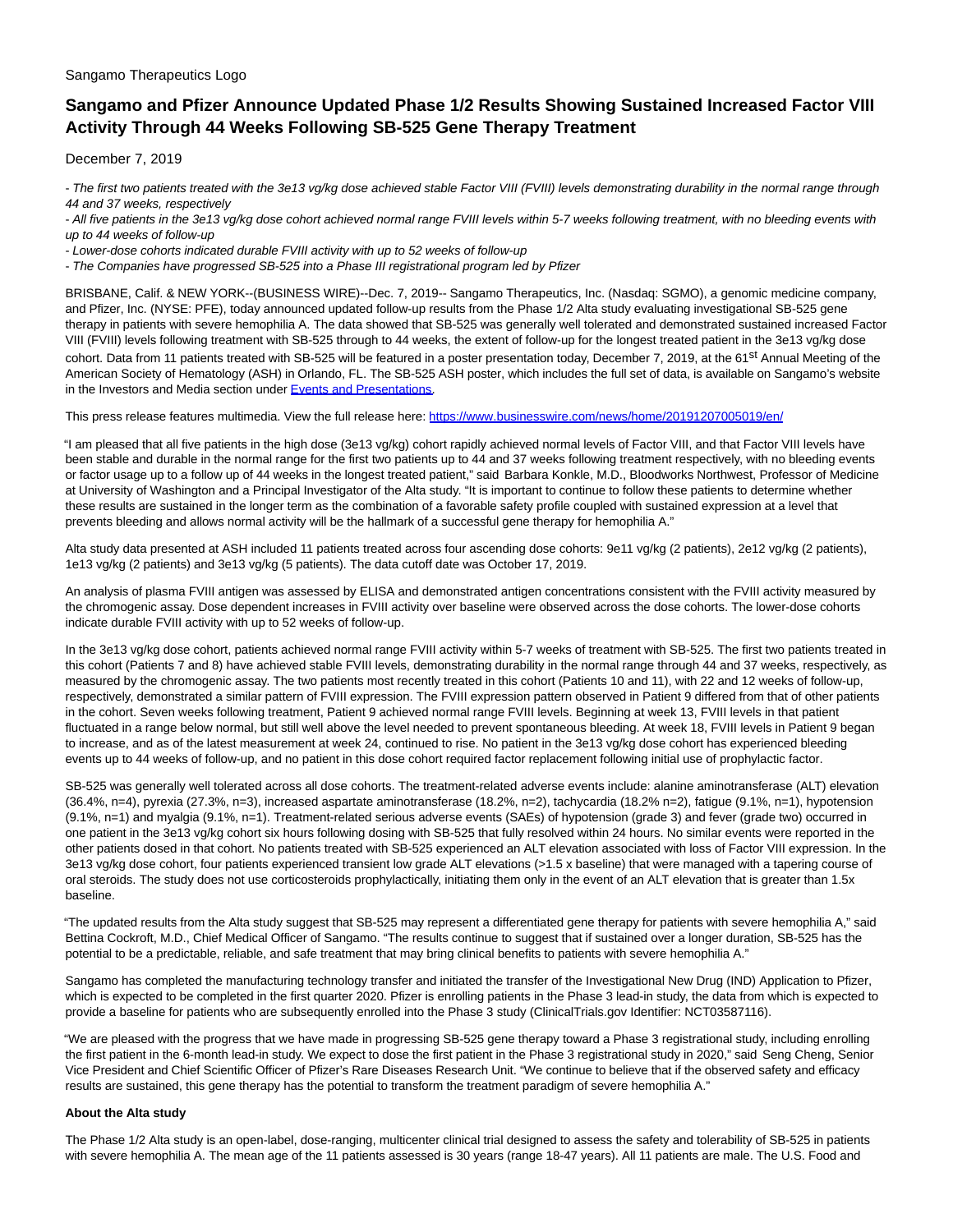Drug Administration has granted Orphan Drug, Fast Track, and regenerative medicine advanced therapy (RMAT) designations to SB-525, which also received Orphan Medicinal Product designation from the European Medicines Agency. SB-525 is being developed as part of a global collaboration between Sangamo and Pfizer.

#### **About SB-525 Gene Therapy**

SB-525 comprises a recombinant adeno-associated virus serotype 6 vector (AAV6) encoding the complementary deoxyribonucleic acid for B domain deleted human FVIII. The SB-525 vector cassette was designed to optimize both the vector manufacturing yield and liver-specific FVIII protein expression. The SB-525 transcriptional cassette incorporates multi-factorial modifications to the liver-specific promoter module, FVIII transgene, synthetic polyadenylation signal and vector backbone sequence.

#### **About Sangamo Therapeutics**

Sangamo Therapeutics is committed to translating ground-breaking science into genomic medicines with the potential to transform patients' lives using gene therapy, ex vivo gene-edited cell therapy, and in vivo genome editing and gene regulation. For more information about Sangamo, visit [www.sangamo.com.](https://cts.businesswire.com/ct/CT?id=smartlink&url=http%3A%2F%2Fwww.sangamo.com&esheet=52141734&newsitemid=20191207005019&lan=en-US&anchor=www.sangamo.com&index=2&md5=a7c6dd23a8c0ead5329a686fad4d4025)

# **Pfizer Inc: Working together for a healthier world®**

At Pfizer, we apply science and our global resources to bring therapies to people that extend and significantly improve their lives. We strive to set the standard for quality, safety and value in the discovery, development and manufacture of health care products, including innovative medicines and vaccines. Every day, Pfizer colleagues work across developed and emerging markets to advance wellness, prevention, treatments and cures that challenge the most feared diseases of our time. Consistent with our responsibility as one of the world's premier innovative biopharmaceutical companies, we collaborate with health care providers, governments and local communities to support and expand access to reliable, affordable health care around the world. For more than 150 years, we have worked to make a difference for all who rely on us. We routinely post information that may be important to investors on our website a[t www.pfizer.com.](https://cts.businesswire.com/ct/CT?id=smartlink&url=http%3A%2F%2Fwww.pfizer.com&esheet=52141734&newsitemid=20191207005019&lan=en-US&anchor=www.pfizer.com&index=3&md5=7460ee78ad6a57f42eb9cce0231c628c) In addition, to learn more, please visit us on [www.pfizer.com a](https://cts.businesswire.com/ct/CT?id=smartlink&url=http%3A%2F%2Fwww.pfizer.com&esheet=52141734&newsitemid=20191207005019&lan=en-US&anchor=www.pfizer.com&index=4&md5=e343a367ad8cde97153e3d894a09b9c7)nd follow us on Twitter at @Pfizer and @Pfizer\_News, LinkedIn, YouTube and like us on Facebook at Facebook.com/Pfizer.

#### Sangamo Forward Looking Statements

This press release contains forward-looking statements regarding Sangamo's current expectations. These forward-looking statements include, without limitation, statements relating to the investigational hemophilia A gene therapy, SB-525, including its potential therapeutic benefits; the potential long-term durability of SB-525 gene therapy; SB-525 having the potential to be a predictable and reliable treatment that may bring clinical benefit to patients with hemophilia A and to potentially represent a transformative treatment paradigm; plans to advance SB-525 into a potential registrational study; the potential benefits of the RMAT and Orphan medicine designation for SB-525; and other statements that are not historical fact. These statements are not guarantees of future performance and are subject to risks and assumptions that are difficult to predict. Factors that could cause actual results to differ include, but are not limited to, risks and uncertainties related to: the research and development process; additional data, including the risk that the data reported from the Alta to date may not be indicative of the final results from the Alta study or that such final results may not validate and support the safety and efficacy of SB-525; the completion of the Alta study; the possibility of unfavorable new clinical data from the Alta study and further analyses of existing clinical data from the study that may material change clinical outcomes; the risk that clinical trial data are subject to differing interpretations and assessments by regulatory authorities; whether regulatory authorities will be satisfied with the design of and results from the clincal studies relating to SB-525, any potential registrational studies or any other clinical studies of SB-525; whether Sangamo will be able to maintain or receive the benefits associated with RMAT, Orphan Drug, Fast Track and Orphan Medicinal Product designations for SB-525; Sangamo's reliance on Pfizer and other third-parties to meet their clinical and manufacturing obligations; Sangamo's ability to maintain strategic partnerships; and the potential for technological developments by Sangamo's competitors that will obviate Sangamo's gene therapy technology. Further, there can be no assurance that the necessary regulatory approvals will be obtained for SB-525 or that Sangamo and its partners will be able to develop commercially viable product candidates. Actual results may differ from those projected in forward-looking statements due to risks and uncertainties that exist in Sangamo's operations and business environments. These risks and uncertainties are described more fully in Sangamo's Annual Report on Form 10-K for the year ended December 31, 2018 as filed with the Securities and Exchange Commission and Sangamo's most recent Quarterly Report on Form 10-Q. Forward-looking statements contained in this announcement are made as of this date, and Sangamo undertakes no duty to update such information except as required under applicable law.

Pfizer Disclosure Notice: The information contained in this release is as of December 7, 2019. Pfizer assumes no obligation to update forward-looking statements contained in this release as the result of new information or future events or developments.

This release contains forward-looking information about an investigational hemophilia A agent, SB-525, including its potential benefits, that involves substantial risks and uncertainties that could cause actual results to differ materially from those expressed or implied by such statements. Risks and uncertainties include, among other things, the uncertainties inherent in research and development, including the ability to meet anticipated clinical endpoints, commencement and/or completion dates for our clinical trials, regulatory submission dates, regulatory approval dates and/or launch dates, as well as the possibility of unfavorable new clinical data and further analyses of existing clinical data; risks associated with interim data; the risk that clinical trial data are subject to differing interpretations and assessments by regulatory authorities; whether regulatory authorities will be satisfied with the design of and results from our clinical studies; whether and when drug applications for any potential indications for SB-525 may be filed in any jurisdictions; whether and when regulatory authorities in any jurisdictions may approve any such applications, which will depend on myriad factors, including making a determination as to whether the product's benefits outweigh its known risks and determination of the product's efficacy and, if approved, whether SB-525 will be commercially successful; decisions by regulatory authorities impacting labeling, manufacturing processes, safety and/or other matters that could affect the availability or commercial potential of SB-525; and competitive developments.

A further description of risks and uncertainties can be found in Pfizer's Annual Report on Form 10-K for the fiscal year ended December 31, 2018 and in its subsequent reports on Form 10-Q, including in the sections thereof captioned "Risk Factors" and "Forward-Looking Information and Factors That May Affect Future Results", as well as in its subsequent reports on Form 8-K, all of which are filed with the U.S. Securities and Exchange Commission and available at [www.sec.gov a](https://cts.businesswire.com/ct/CT?id=smartlink&url=http%3A%2F%2Fwww.sec.gov&esheet=52141734&newsitemid=20191207005019&lan=en-US&anchor=www.sec.gov&index=5&md5=5791371e4bbdf93605858906f4688882)nd [www.pfizer.com.](https://cts.businesswire.com/ct/CT?id=smartlink&url=http%3A%2F%2Fwww.pfizer.com&esheet=52141734&newsitemid=20191207005019&lan=en-US&anchor=www.pfizer.com&index=6&md5=18beb1d69ecc5c9ac8f232204959a4d5)